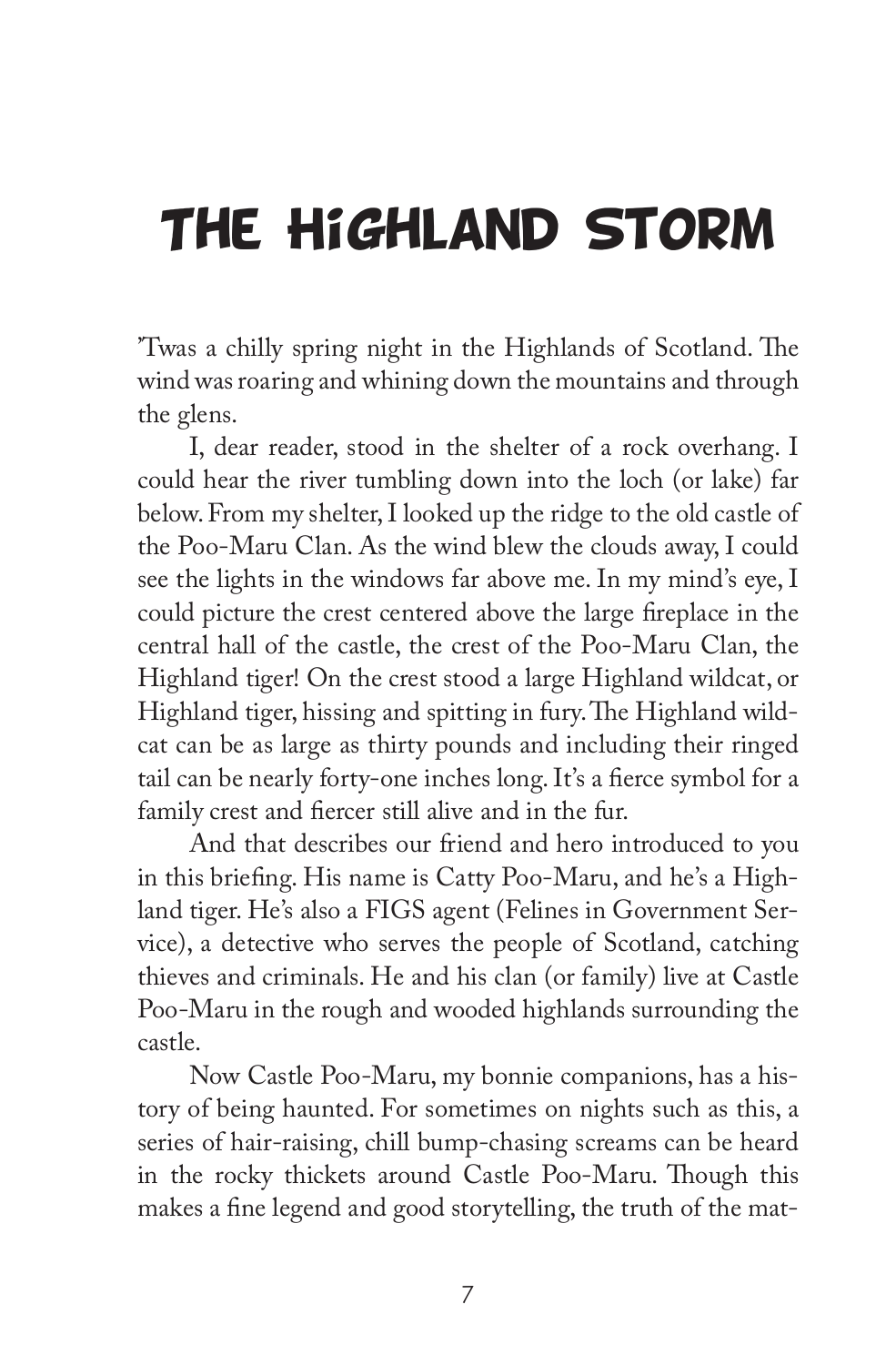ter is that it's the eerie scream of the Highland tiger. I know this is the case and still I have wondered on such a night as I have described to you.

And on that night, I stood gazing upward as the wind and rain increased their howling down through the ridges. It was loud, fierce, and lonesome, like a thousand babes keening for their mother. The rain blew harder, and the keening grew louder. Then through the thicket I saw a light. There was something on the path through the forest made by the red deer herds. At first the light was close to the ground, and then it would bounce about three feet into the air and come back low to the ground. Down the mountain it flew ever closer. As the wind blew the fog away, I saw the light was coming straight toward me. It was a feat of courage not to take to paw and flee. I felt my fur rise from head to toe. I felt the growl rumbling in my throat afore I heard it in my ears. My clan of catties has never been of the fearful sort but…still. My kit, who was with me, was buried into my fur like a tick on a bear. Closer still the light came. Then I began to chuckle when I caught a good look at what was coming. It was a very large Highland tiger with his tail flying behind him. He was on a motorcycle. He was wearing a 1940s motorcycle helmet and goggles on his big head. I heard the motor whine, and I saw his teeth shinning in the darkness. It was our friend and hero Catty Poo-Maru flying at rocket speed toward me. And he was laughing! You've never seen a Highland tiger laugh and smile like Catty. He slid under the ledge, slinging mud and rocks. He cut the engine. Helmet and goggles were removed, and there stood the most famous FIGS agent of the Scottish Highlands, nay, even the nation of Scotland. Over a high broad chest was stretched a navy blue tee-shirt with the inscription "FIGS Highland Branch." He pulled a matching navy blue cap from his pocket and clapped it on his large catty head and leaned down in my face. "Hoot mon, it's good to see ye again."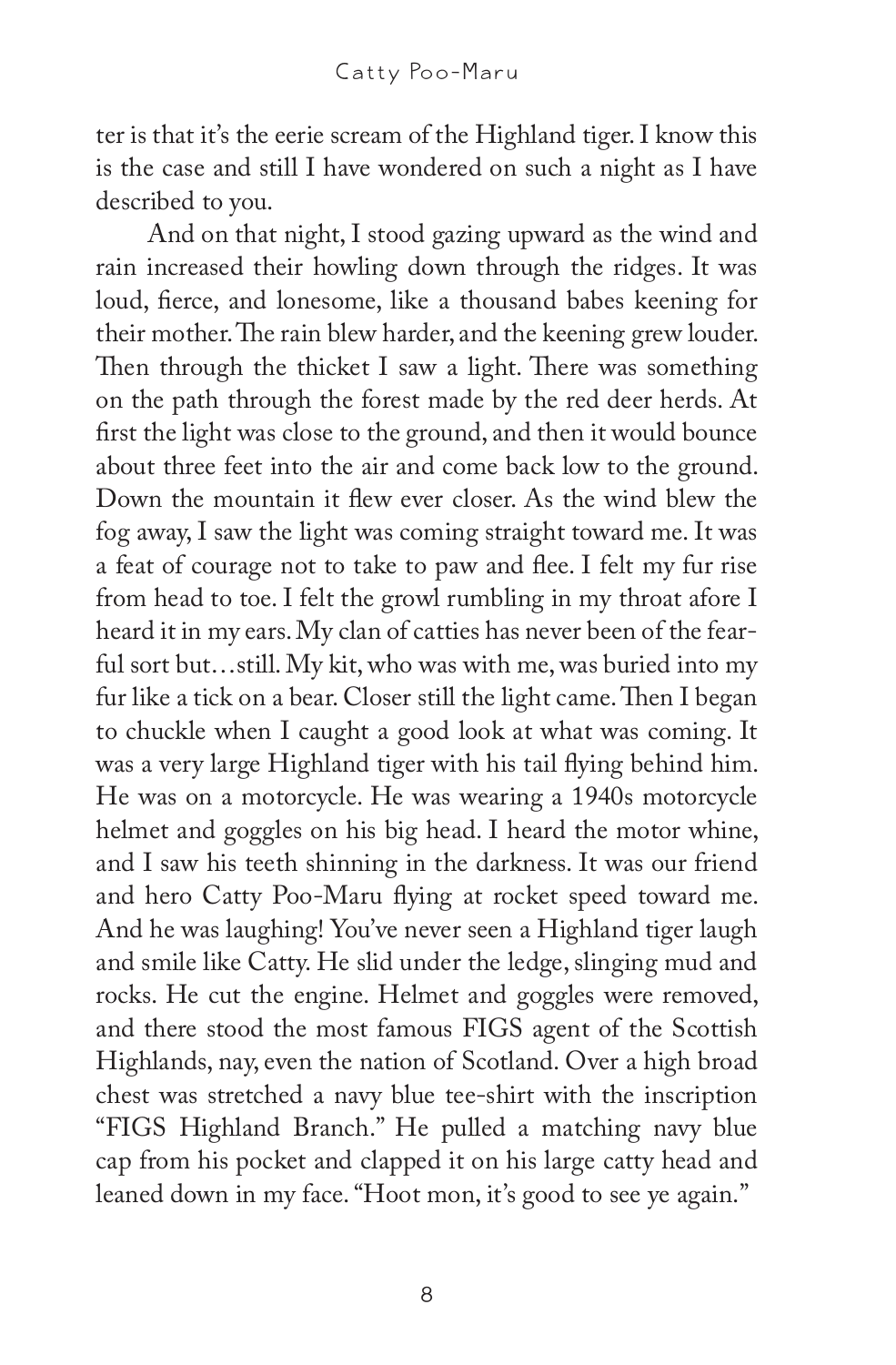